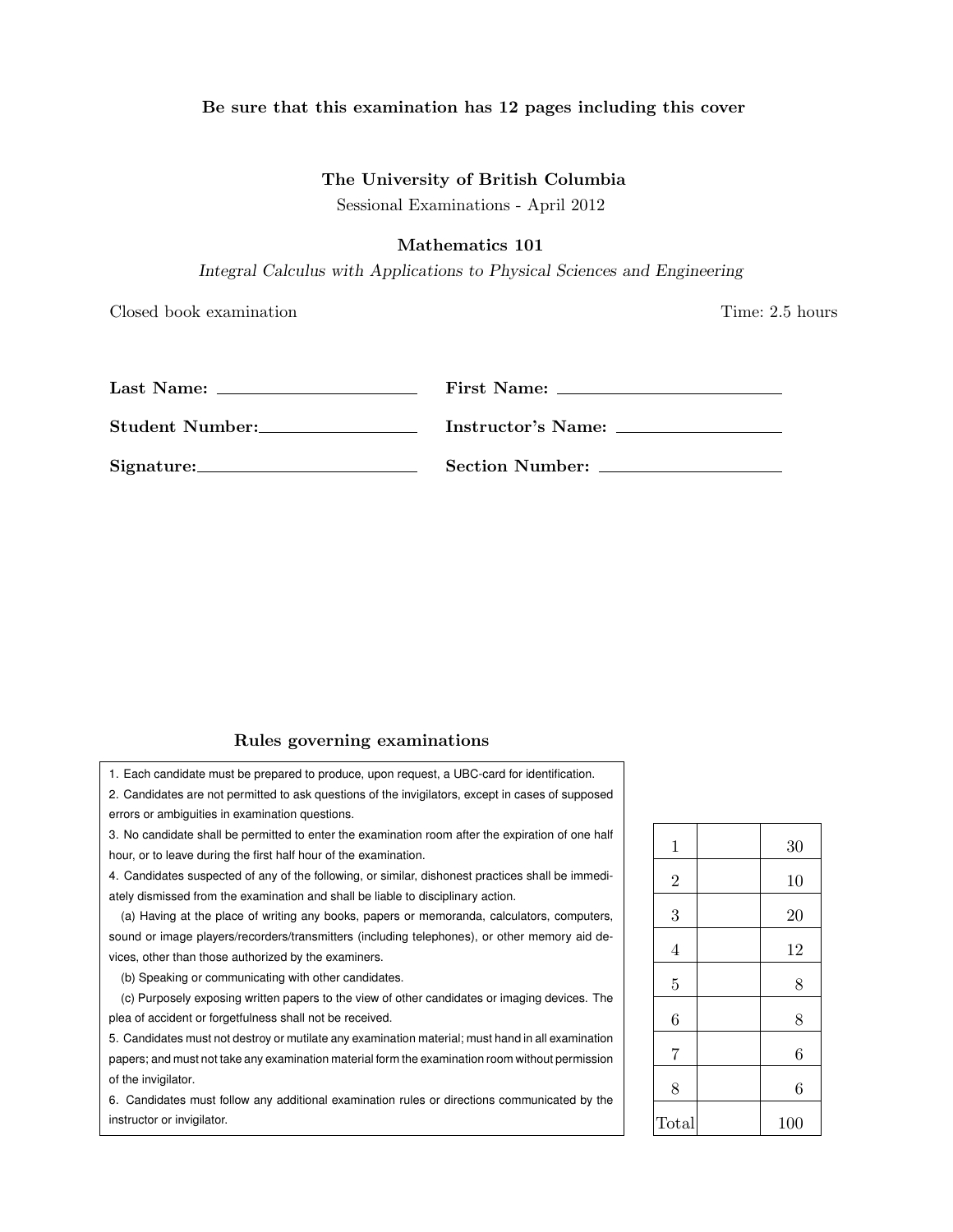April 2012 Mathematics 101 Page 2 of 12 pages

# Marks

[30] 1. Short-Answer Questions. Put your answer in the box provided. Simplify your answer as much as possible. Full marks will be awarded for a correct answer placed in the box. Show your work, for part marks. Each question is worth 3 marks, but not all questions are of equal difficulty.

(a) Evaluate 
$$
\int_1^2 \frac{x^2 + 2}{x^2} dx.
$$

Answer

(b) Evaluate  $\int_{0}^{\pi/2}$  $\boldsymbol{0}$ cos *x*  $\frac{\cos x}{1 + \sin x}$  *dx*. Remember to simplify your answer completely.

Answer

(c) Evaluate 
$$
\int_{-2012}^{2012} x^{1/3} \cos x \ dx
$$
.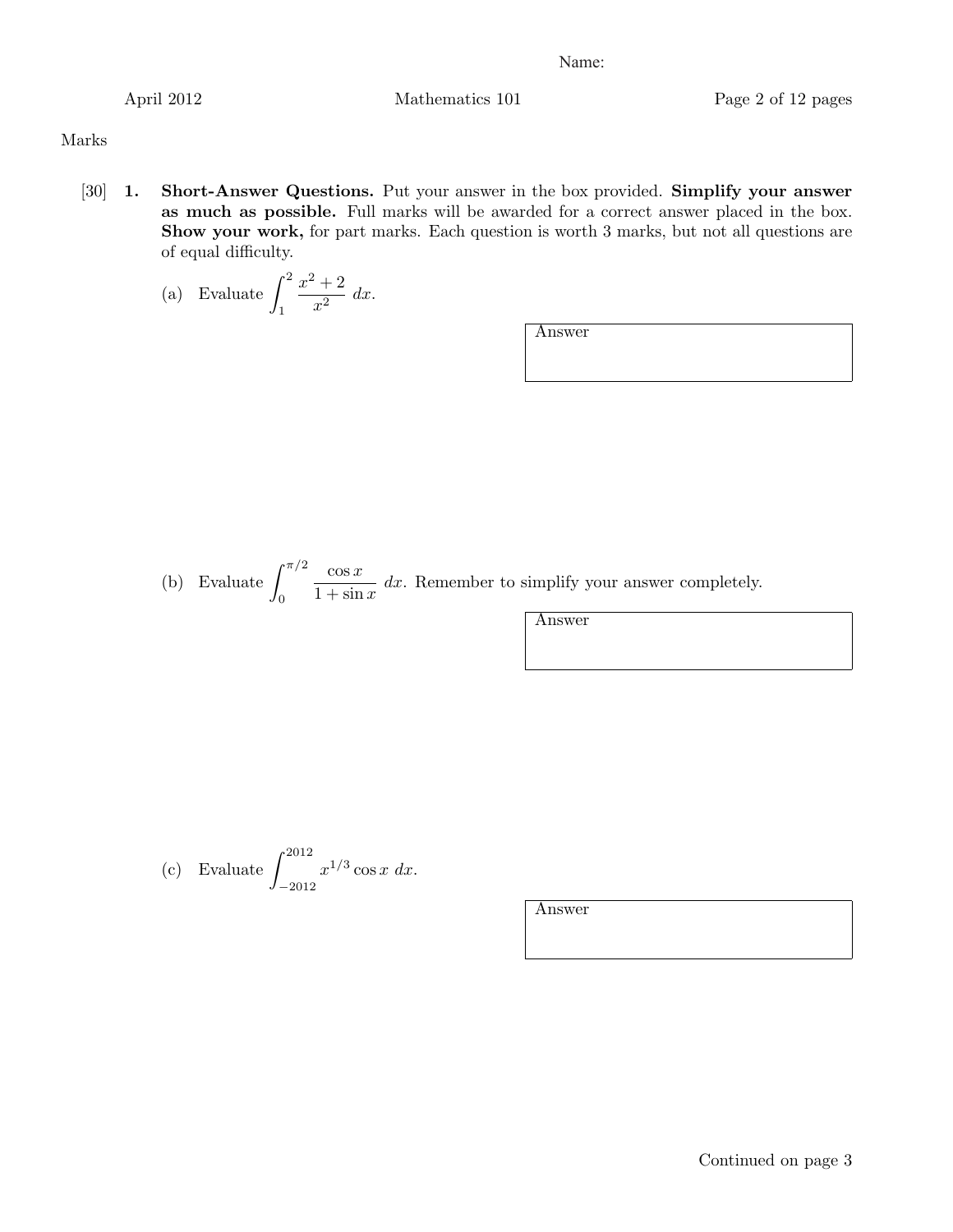April 2012 Mathematics 101 Page 3 of 12 pages

(d) Let *k* be a positive constant. Find the average value of the function  $f(x) = \sin(kx)$  on the interval  $[0, \pi/k]$ .

Answer

(e) A function  $f(x)$  is always positive and satisfies  $f'(x) = xf(x)$  for all x and also  $f(0) = e$ . Find this function.

Answer

(f) Find the *y*-coordinate of the centroid of the region bounded by the curves  $y = 1$ ,  $y = -e^x$ ,  $x = 0$ , and  $x = 1$ . You may use the fact that the area of this region equals *e*.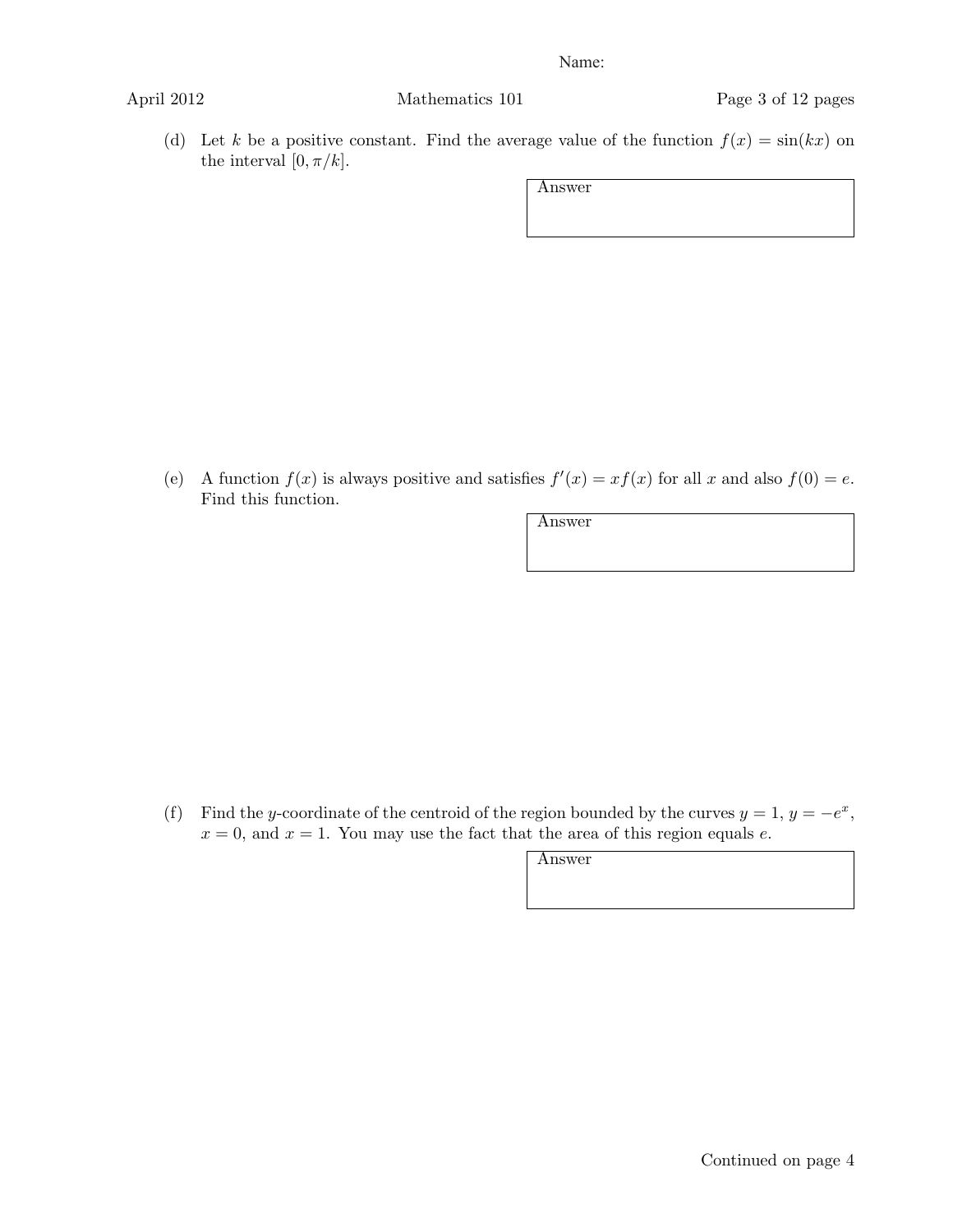April 2012 Mathematics 101 Page 4 of 12 pages

(g) Let  $R_n = \sum_{n=1}^n$ *i*=1 *iei/n*  $\frac{m}{n^2}$ . Express  $\lim_{n\to\infty} R_n$  as a definite integral. *Do not evaluate this integral.*

Answer

(h) Express  $2.656565 \cdots$  as a rational number, i.e. in the form  $p/q$  where p and q are integers.

Answer

(i) Evaluate  $\lim_{x\to 0}$  $\frac{\sin x - x + x^3}{6}$  $\frac{x+x}{\sin(x^5)}$ .

Answer

(j) Using a Maclaurin series, the number  $a = 1/5 - 1/7 + 1/18$  is found to be an approximation for  $I = \int_0^1 x^4 e^{-x^2} dx$ . Give the best upper bound you can for  $|I - a|$ .

| -1182<br>⊷ |
|------------|
|------------|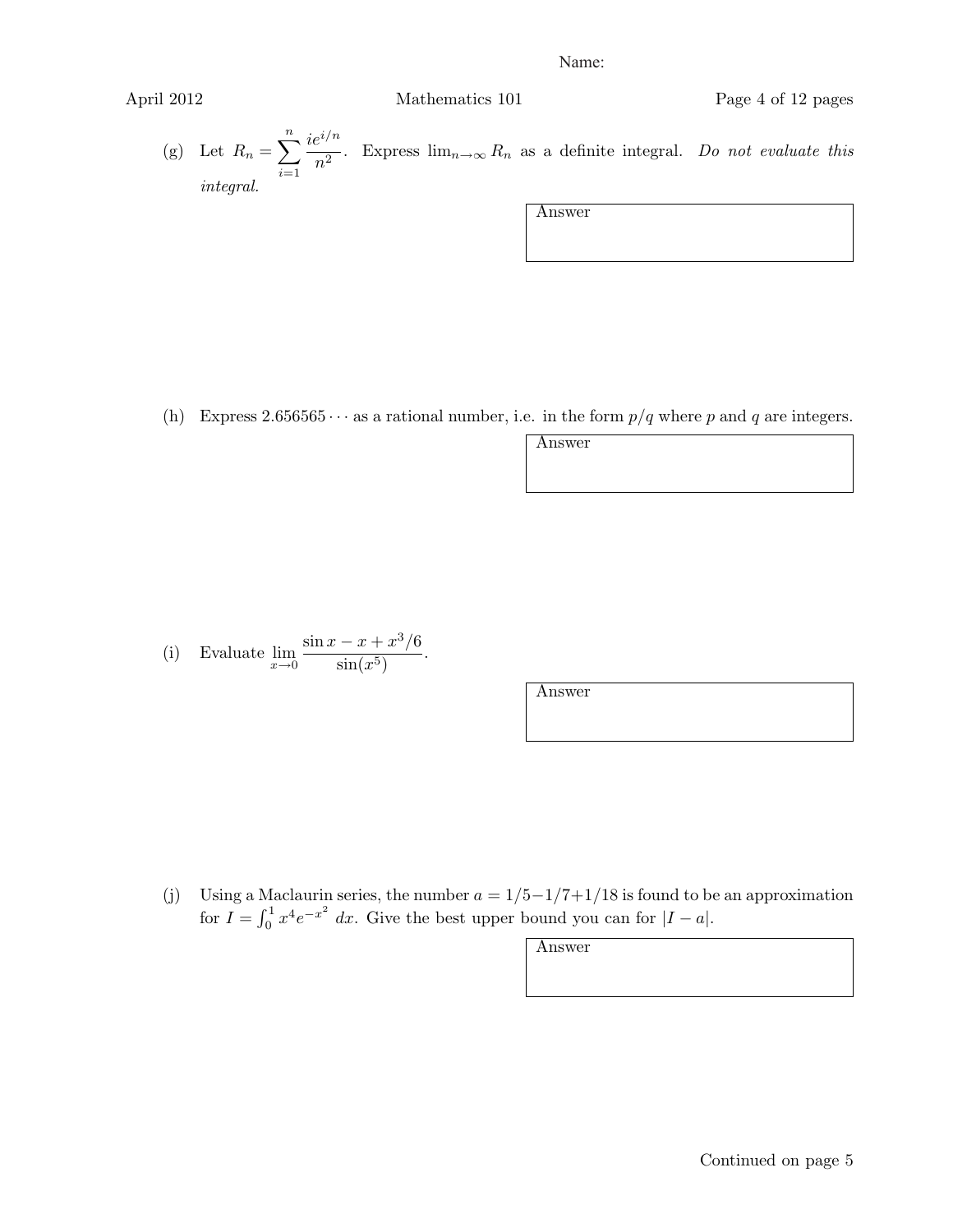Full-Solution Problems. In questions 2–8, justify your answers and show all your work. If a box is provided, write your final answer there. Unless otherwise indicated, simplification of numerical answers is required in these questions.

- [10] 2. Let *R* be the bounded region that lies between the curve  $y = 4 (x 1)^2$  and the  $y = x + 1$ .
	- (a) [6] Sketch *R* and find its area.

(b) [4] Write down a definite integral giving the volume of the region obtained by rotating *R* about the line *y* = 5. *Do not evaluate this integral.*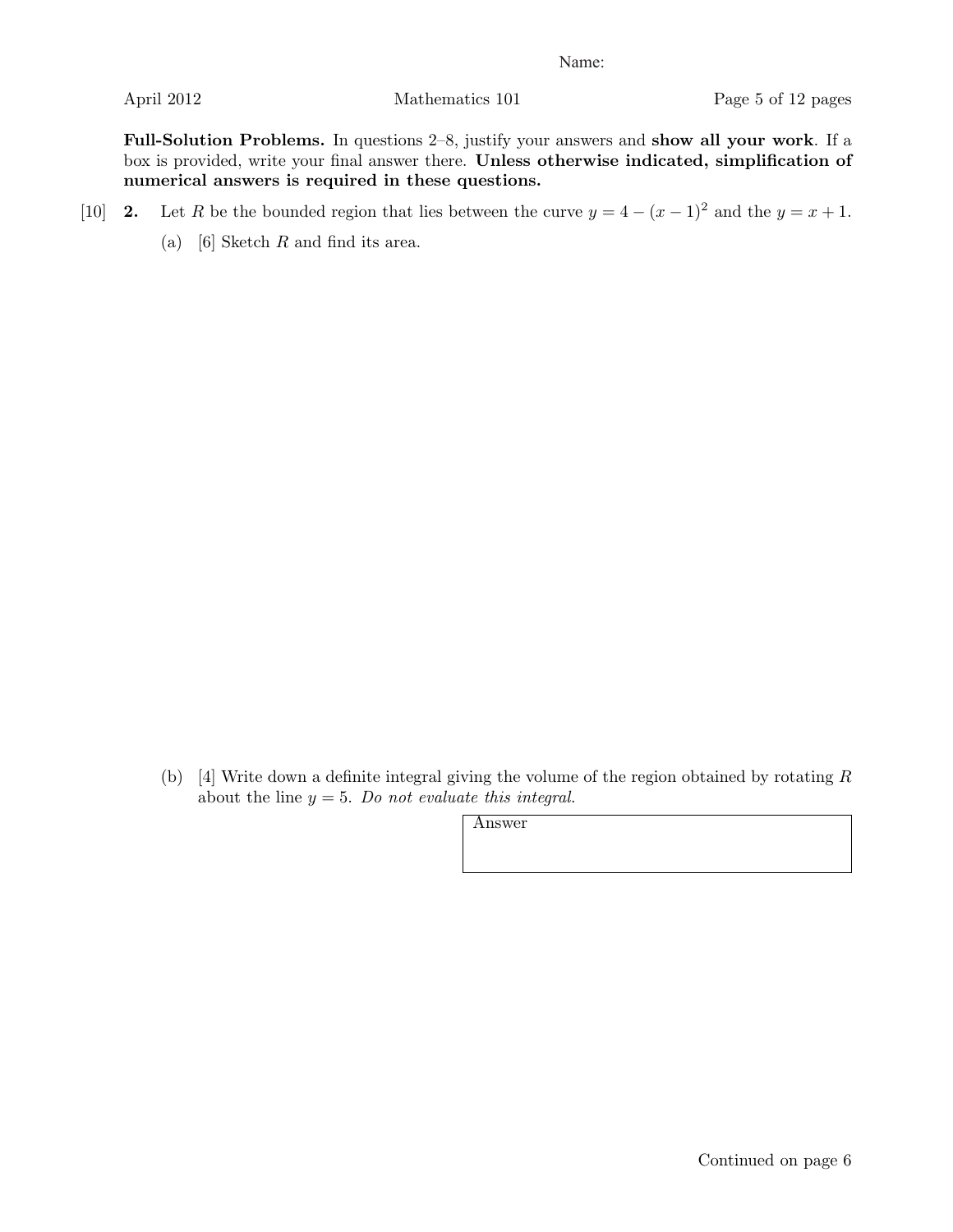April 2012 Mathematics 101 Page 6 of 12 pages

$$
\begin{bmatrix} 20 \end{bmatrix} \quad \mathbf{3.} \quad \text{(a)} \quad \text{[5] Evaluate } \int \frac{\ln x}{x^{101}} \, dx
$$

| Answer |
|--------|
|        |
|        |
|        |
|        |

(b) [5] Evaluate 
$$
\int_0^3 (x+1)\sqrt{9-x^2} \ dx
$$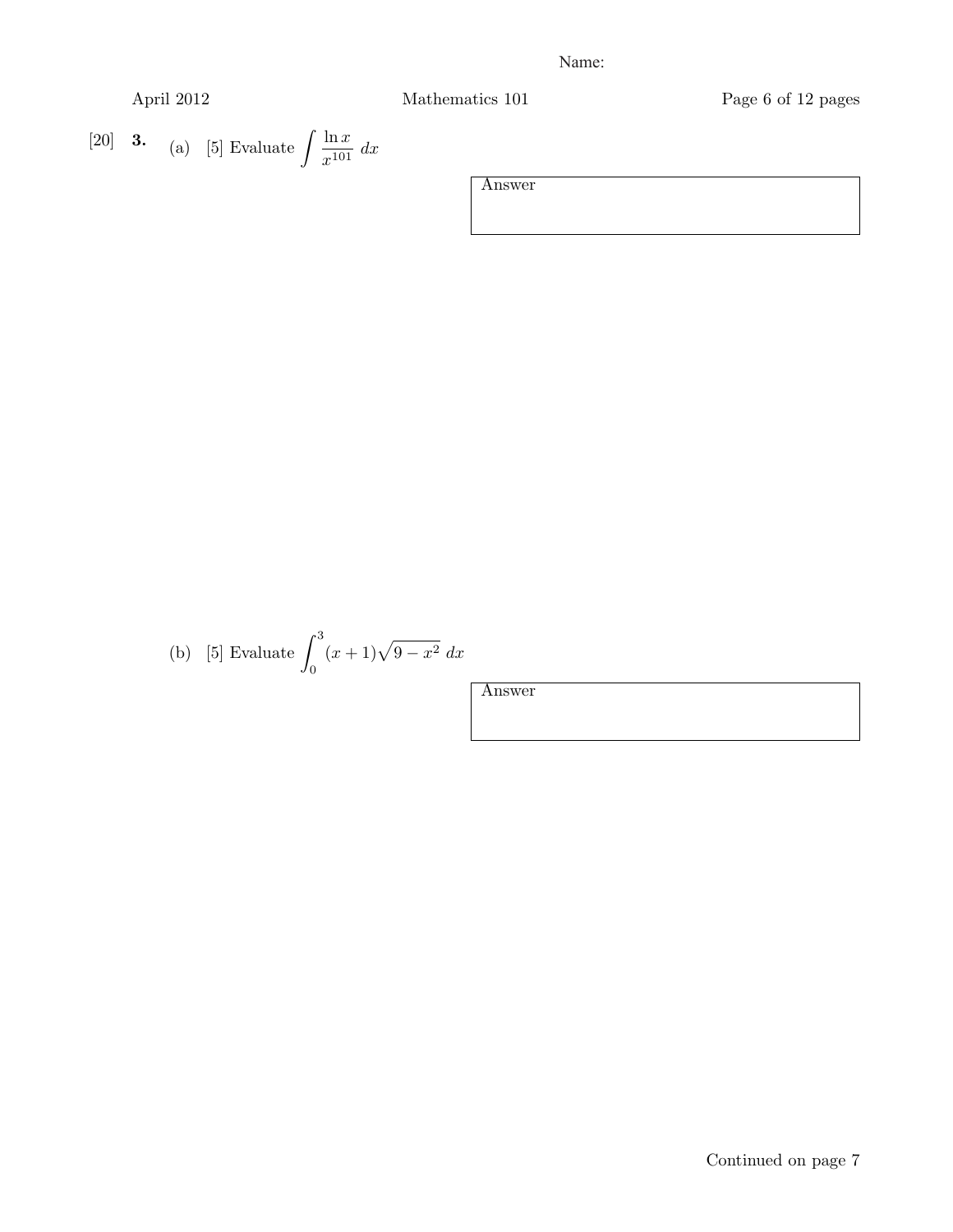$$
\Delta \text{pril } 2012
$$

April 2012 Mathematics 101 Page 7 of 12 pages

(c) [5] Evaluate 
$$
\int \frac{4x+8}{(x-2)(x^2+4)} dx
$$

| Answer |  |  |
|--------|--|--|
|        |  |  |
|        |  |  |
|        |  |  |

(d) [5] Determine, with explanation, whether the improper integral  $\int_{-\infty}^{\infty}$ *−∞*  $\frac{x}{x^2+1}$  *dx* converges or diverges.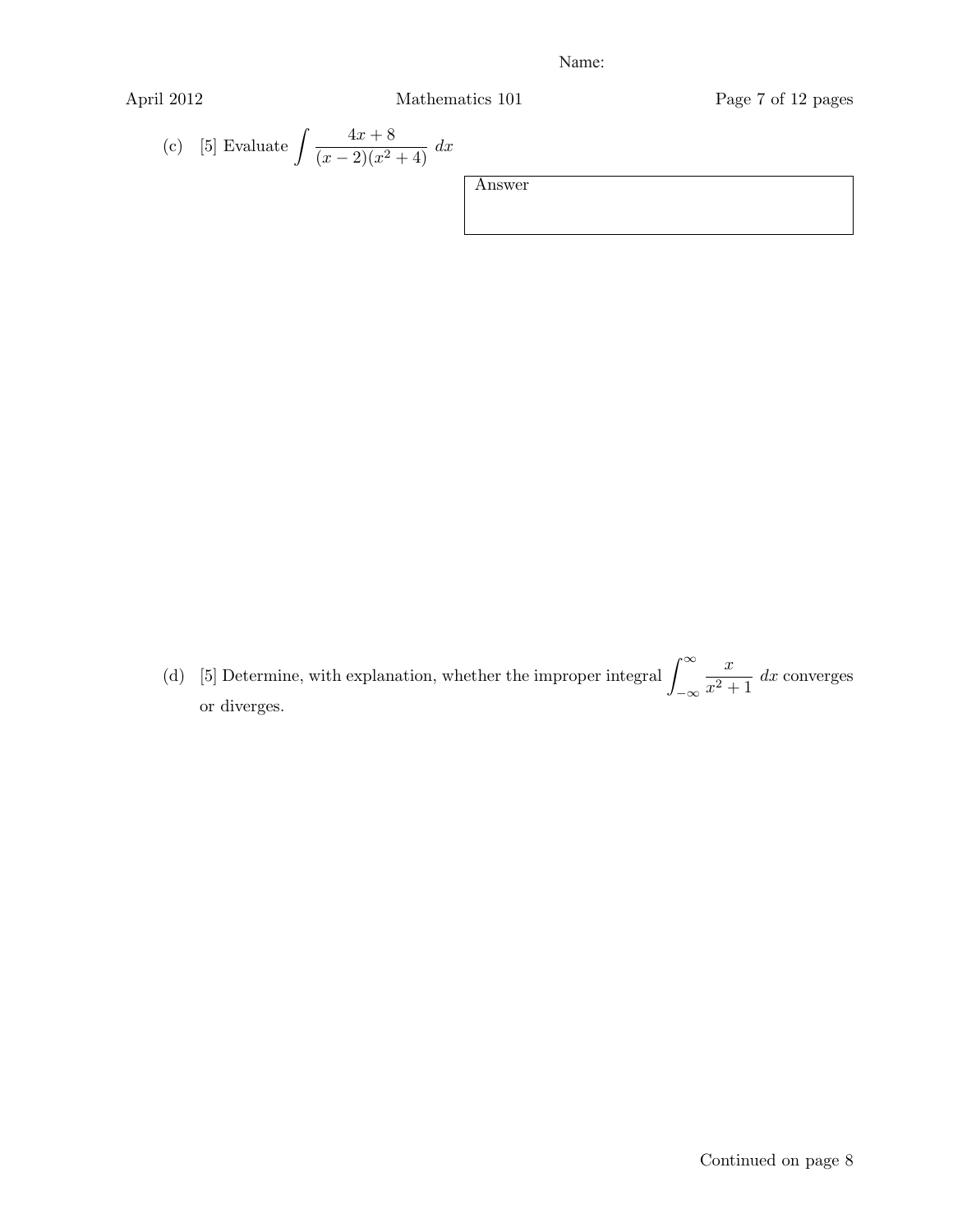April 2012  
\nMathematics 101  
\nPage 8 of 12 pages  
\n(a) [4] Determine, with explanation, whether the series 
$$
\sum_{n=1}^{\infty} \frac{n^2 - \sin n}{n^6 + n^2}
$$
 converges or diverges.

(b) [4] Determine, with explanation, whether the series  $\sum_{n=1}^{\infty}$ *n*=0 (*−*1)*n*(2*n*)!  $\frac{(n^2+1)(2n)}{(n^2+1)(n!)^2}$  converges absolutely, converges conditionally, or diverges.

(c) [4] Determine, with explanation, whether the series  $\sum_{n=1}^{\infty}$ *n*=2 (*−*1)*<sup>n</sup>*  $\frac{(1)}{n(\ln n)^{101}}$  converges absolutely, converges conditionally, or diverges.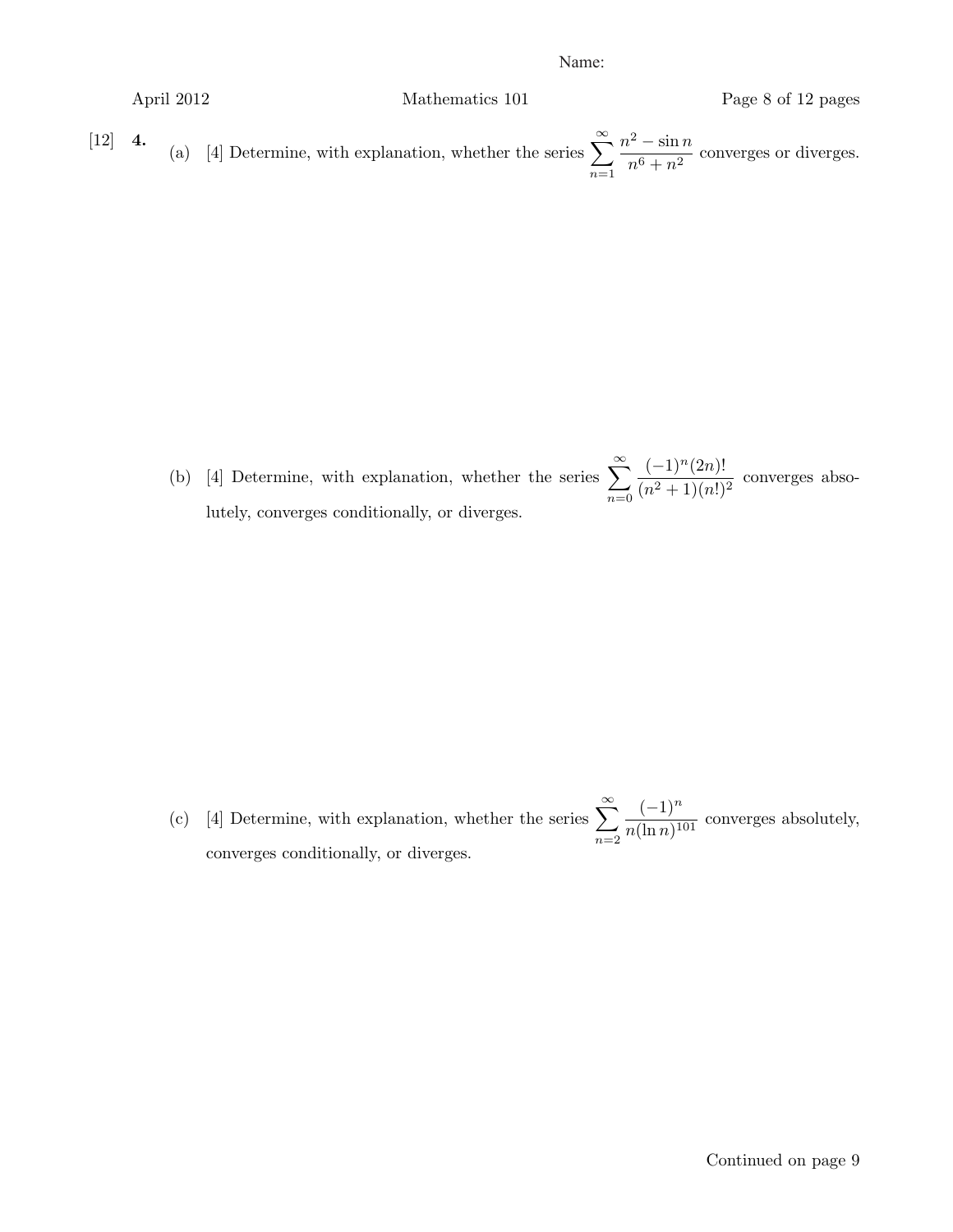April 2012 Mathematics 101 Page 9 of 12 pages

[8] 5. Find, with explanation, the radius of convergence and the interval of convergence of the power series

$$
\sum_{n=0}^{\infty} (-1)^n \frac{(x-1)^n}{2^n (n+2)}
$$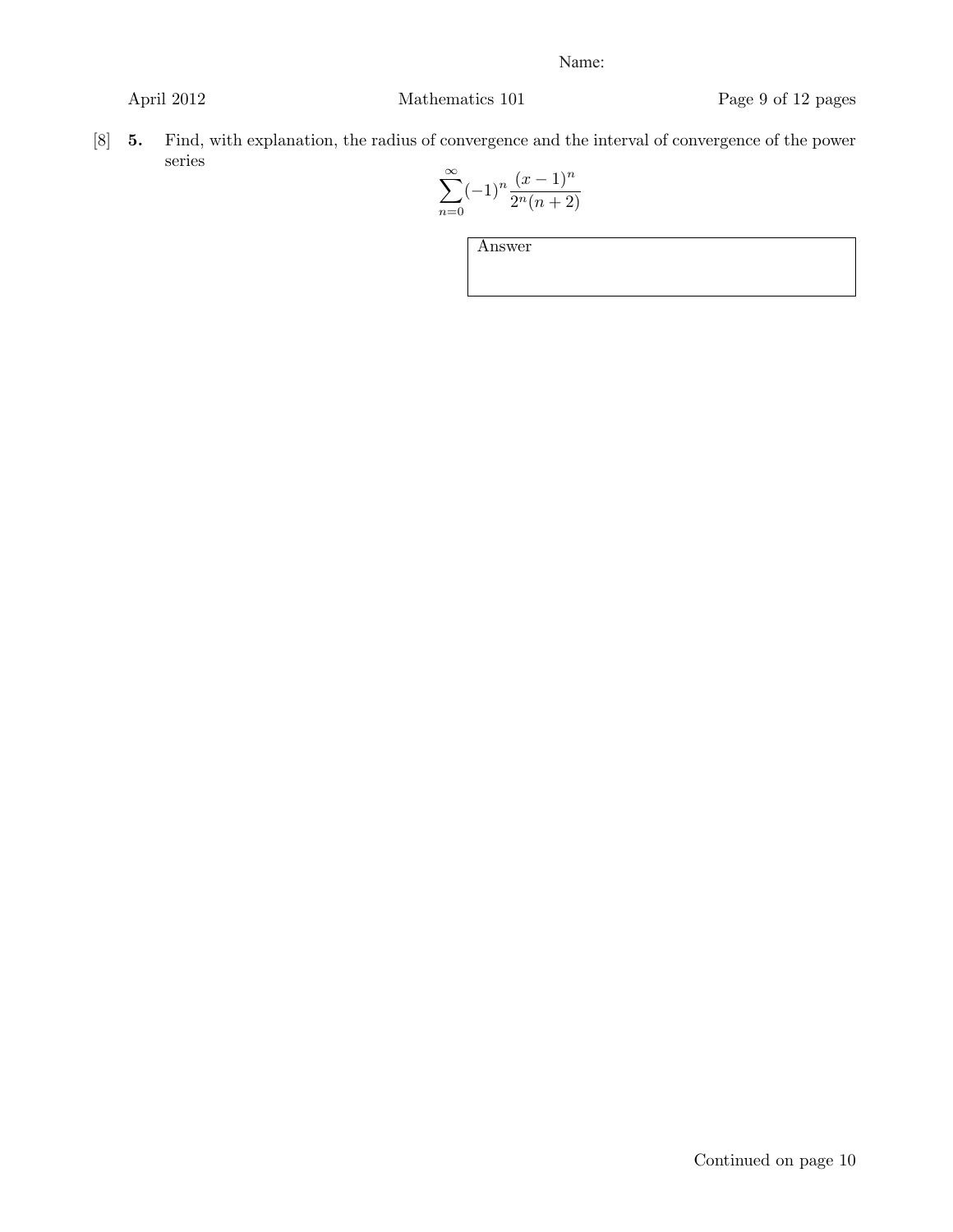[8] 6. A tank in the shape of a hemispherical bowl of radius 3 m, with an outlet that rises 2 m above its top (see the diagram below), is full of water. Using the fact that the density of water is 1000 kg/m<sup>3</sup>, find the work (in Joules) required to pump all the water out of the outlet. You may use the value  $g = 9.8 \text{ m/s}^2$  for the acceleration due to gravity. *You do not need to simplify your answer, but you must completely evaluate any integral(s) that arise.*

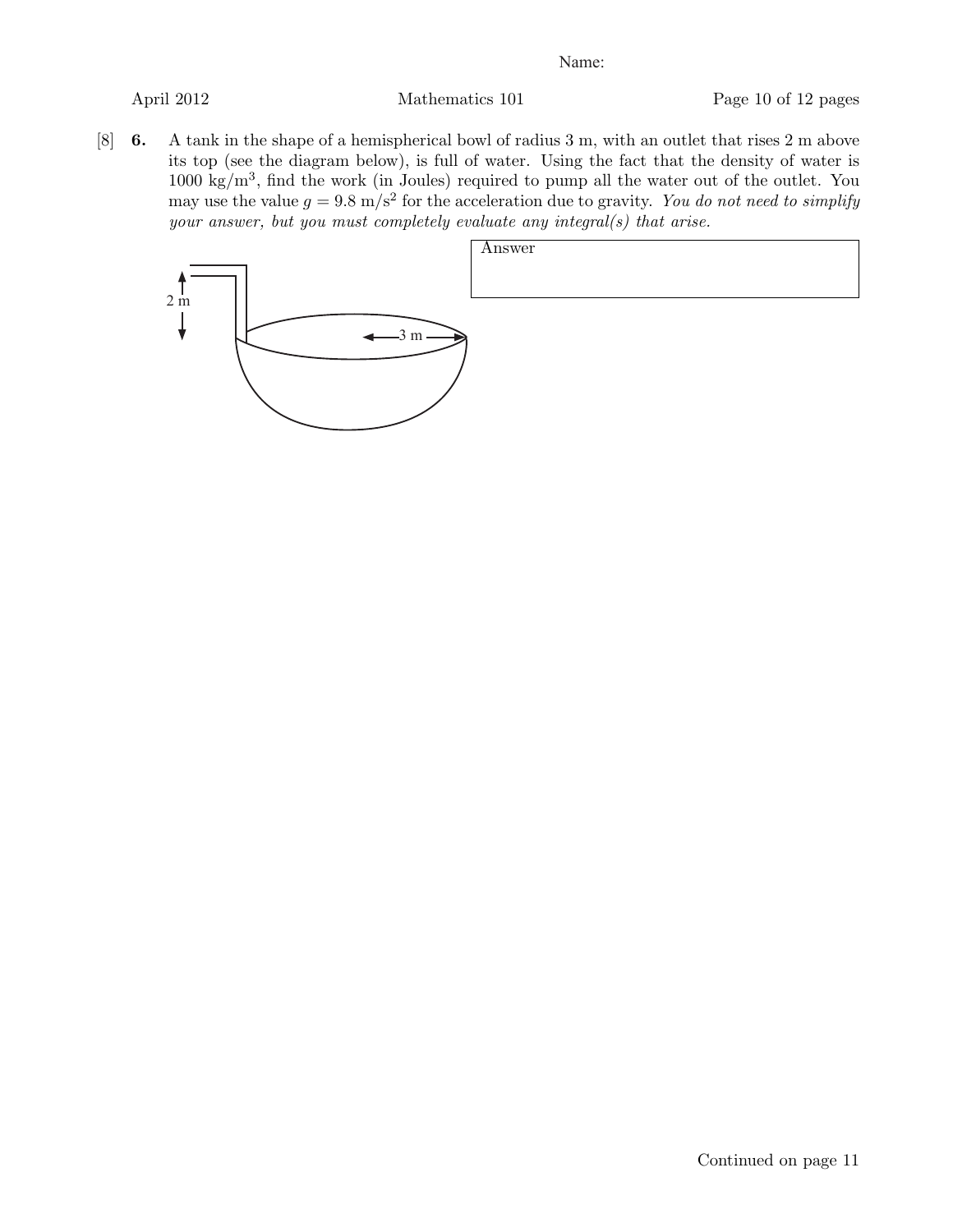- [6] 7. Let  $I = \int_1^2 (1/x) dx$ .
	- (a) [2] Write down the trapezoidal approximation *T*<sup>4</sup> for *I*. *You do not need to simplify your answer.*

(b) [2] Write down the Simpson's approximation *S*<sup>4</sup> for *I*. *You do not need to simplify your answer.*

(c) [2] Without computing *I*, find an upper bound for  $|I - S_4|$ . You may use the fact that if  $|f^{(4)}(x)| \leq K$  on the interval [*a, b*], then the error in using  $S_n$  to approximate  $\int_a^b f(x) dx$ has absolute value less than or equal to  $K(b-a)^5/180n^4$ .